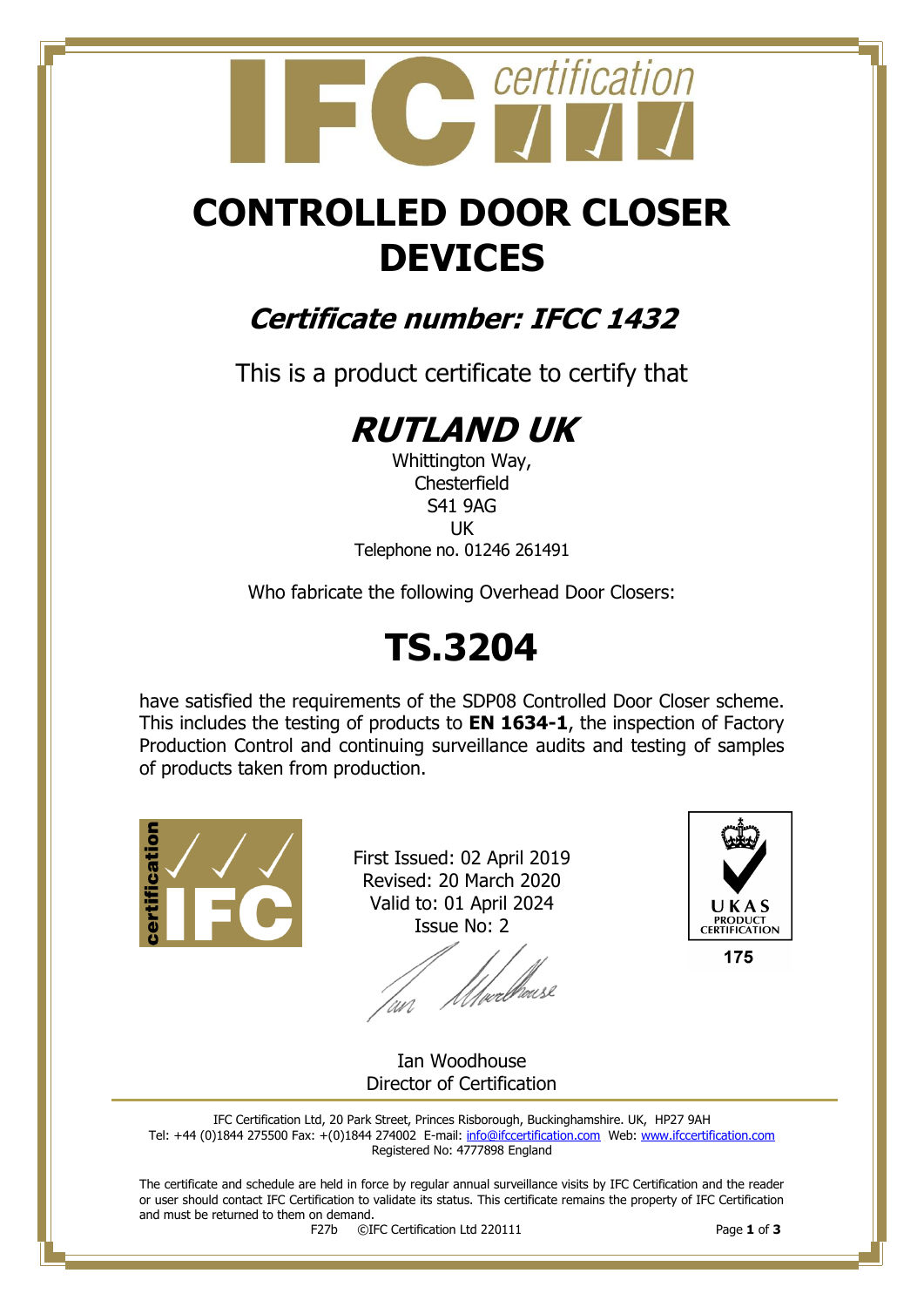# certification -

#### **Rutland TS.3204 Overhead Door Closer**

Acceptable doorset types and fire resistance periods are identified in the table below: -

| <b>Approved Door Types</b> |            |           |   |             |            |            |  |  |
|----------------------------|------------|-----------|---|-------------|------------|------------|--|--|
| <b>FR</b>                  | <b>IMM</b> | <b>MM</b> | π | <b>ITT</b>  | <b>ITM</b> | <b>ITC</b> |  |  |
| <b>FD20</b>                |            | Y         | Y | V           |            |            |  |  |
| <b>FD30</b>                |            | Y         | Y | √           | v          | V          |  |  |
| <b>FD60</b>                |            | Y         | Y | V           | v          | v          |  |  |
| <b>FD90</b>                | Y          | Y         | Y | Y           | Y          | Y          |  |  |
| <b>FD120</b>               | v          | v         | Y | v           | v          | v          |  |  |
| <b>FD240</b>               |            | Y         | Y | Y           | v          |            |  |  |
| <b>E20</b>                 |            | Y         |   | √           | Y          |            |  |  |
| <b>EI20</b>                |            | Y         |   | √           |            |            |  |  |
| <b>E30</b>                 |            | Y         |   | $\mathbf v$ |            |            |  |  |
| <b>EI30</b>                |            | Y         | Y | √           | v          |            |  |  |
| <b>E60</b>                 | Y          | Y         | Y | $\mathbf v$ | v          | Y          |  |  |
| <b>EI60</b>                | Y          | Y         | Y | V           | Y          | Y          |  |  |
| <b>E90</b>                 | v          | Y         | Y | v           | v          | v          |  |  |
| <b>EI90</b>                |            | Y         | Y |             | v          | v          |  |  |
| E120                       |            | Y         | Y |             | Y          | Y          |  |  |
| <b>EI120</b>               |            | Y         |   |             | v          |            |  |  |
| E240                       |            | v         |   |             | v          |            |  |  |
| <b>EI240</b>               | X          | X         | X | X           | X          | X          |  |  |

#### Key

**Type TT** - 20 minute doorsets that consist of non-metallic leaves in timber frames that do not contain intumescent materials in the frame to leaf gap.

**Type ITT** - 20 minute to 120 minute doorsets containing intumescent seals and consisting of non-metallic faced and edged leaves hung in timber frames

**Type ITM** - 20 minute to 120 minute doorsets containing intumescent seals and consisting of non-metallic faced and edged leaves hung in metal frames.

**Type ITC** - 20 minute to 120 minute doorsets containing intumescent seals and consisting of non-metallic faced and edged leaves hung in proprietary composite frames, of which the principal material is other than timber or metal but which may include any other materials. **Type MM** - 20 minute to 240 minute doorsets that consist of metallic leaves in metallic

frames that do not contain intumescent materials in the frame to leaf gap.

**Type IMM** - 20 minute to 240 minute doorsets that consist of metallic leaves in metallic frames that contain intumescent materials in the frame to leaf gap.

The certificate and schedule are held in force by regular annual surveillance visits by IFC Certification and the reader or user should contact IFC Certification to validate its status. This certificate remains the property of IFC Certification and must be returned to them on demand.<br> $F27b$   $\odot$ I

F27b ©IFC Certification Ltd 220111 Page **2** of **3**